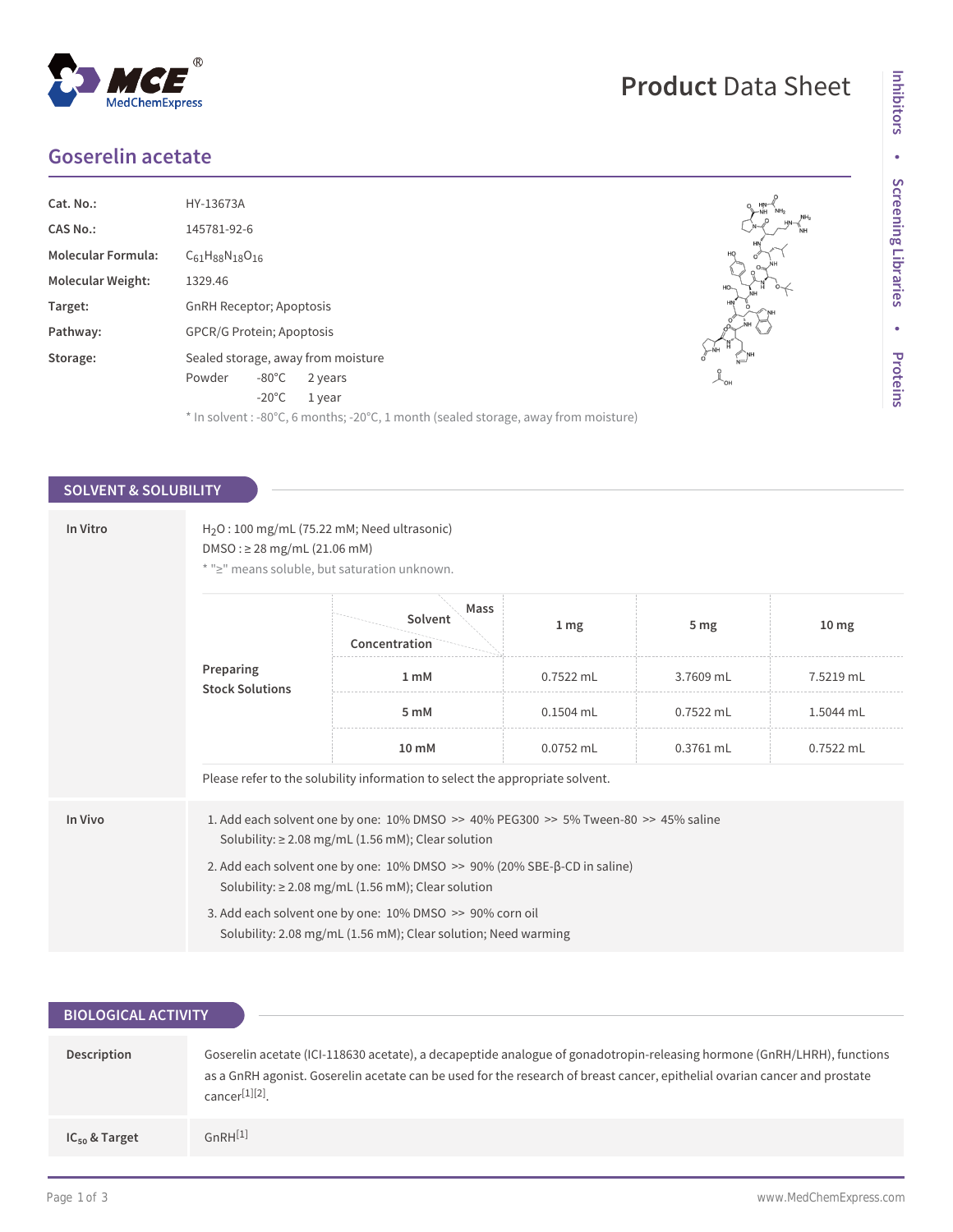In Vitro **Goserelin** (1 nM-1 mM; 48-72 hours) promotes EOC cell apoptosis<sup>[1]</sup>.

Goserelin (100 μM; 24-72 hours) regulates the expression of human apoptosis-related genes in SKOV3-ip cells $^{[1]}$ . Goserelin (100 μM; 24-72 hours) promotes EOC cell apoptosis by upregulating FOXO1 through the PI3K/AKT signaling pathway<sup>[1]</sup>.

MCE has not independently confirmed the accuracy of these methods. They are for reference only.

Apoptosis Analysis[1]

| Cell Line:       | SKOV3 cells, SKOV3-ip cells, A2780 cells (human EOC cell lines)                      |
|------------------|--------------------------------------------------------------------------------------|
| Concentration:   | $1 \text{ nM}$ , 10 nM, 100 nM, $1 \mu$ M, 10 $\mu$ M, 100 $\mu$ M, 1 mM             |
| Incubation Time: | 48 hours, 72 hours                                                                   |
| Result:          | Significantly increased the total apoptosis rate of SKOV3-ip, SKOV3 and A2780 cells. |

#### Western Blot Analysis<sup>[1]</sup>

| Cell Line:       | SKOV3 cells, SKOV3-ip cells, A2780 cells (human EOC cell lines)                              |
|------------------|----------------------------------------------------------------------------------------------|
| Concentration:   | 1 nM, 10 nM, 100 nM, 1 μM, 10 μM, 100 μM, 1 mM                                               |
| Incubation Time: | 48 hours, 72 hours                                                                           |
| Result:          | The expression of cleaved-caspase-3 and cleaved-PARP were observably increased at 100<br>uМ. |

#### RT-PCR[1]

| Cell Line:          | SKOV3-ip cells                                        |
|---------------------|-------------------------------------------------------|
| Concentration:      | $100 \mu M$                                           |
| Incubation Time:    | 24 hours, 48 hours, 72 hours                          |
| Result <sup>.</sup> | Expression of human apoptosis-related genes regulated |

**In Vivo** Goserelin (100 µg; s.c.; daily; for 19 days) significantly increases the proportion of apoptotic cells in the subcutaneous xenograft tumors<sup>[1]</sup>.

MCE has not independently confirmed the accuracy of these methods. They are for reference only.

| Animal Model:       | Five-week-old specific-pathogen free (SPF) female nude mice (18-20 g), subcutaneous<br>xenograft tumor model <sup>[1]</sup> |
|---------------------|-----------------------------------------------------------------------------------------------------------------------------|
| Dosage:             | $100 \mu$ g/mice                                                                                                            |
| Administration:     | Subcutaneous injection, daily, for 19 days                                                                                  |
| Result <sup>.</sup> | Significantly increased the proportion of apoptotic cells in the subcutaneous xenograft<br>tumors                           |

#### **REFERENCES**

[1]. Ning Zhang, et al. Goserelin promotes the apoptosis of epithelial ovarian cancer cells by upregulating forkhead box O1 through the PI3K/AKT signaling pathway. Oncol Rep. 2018 Mar; 39(3): 1034–1042.